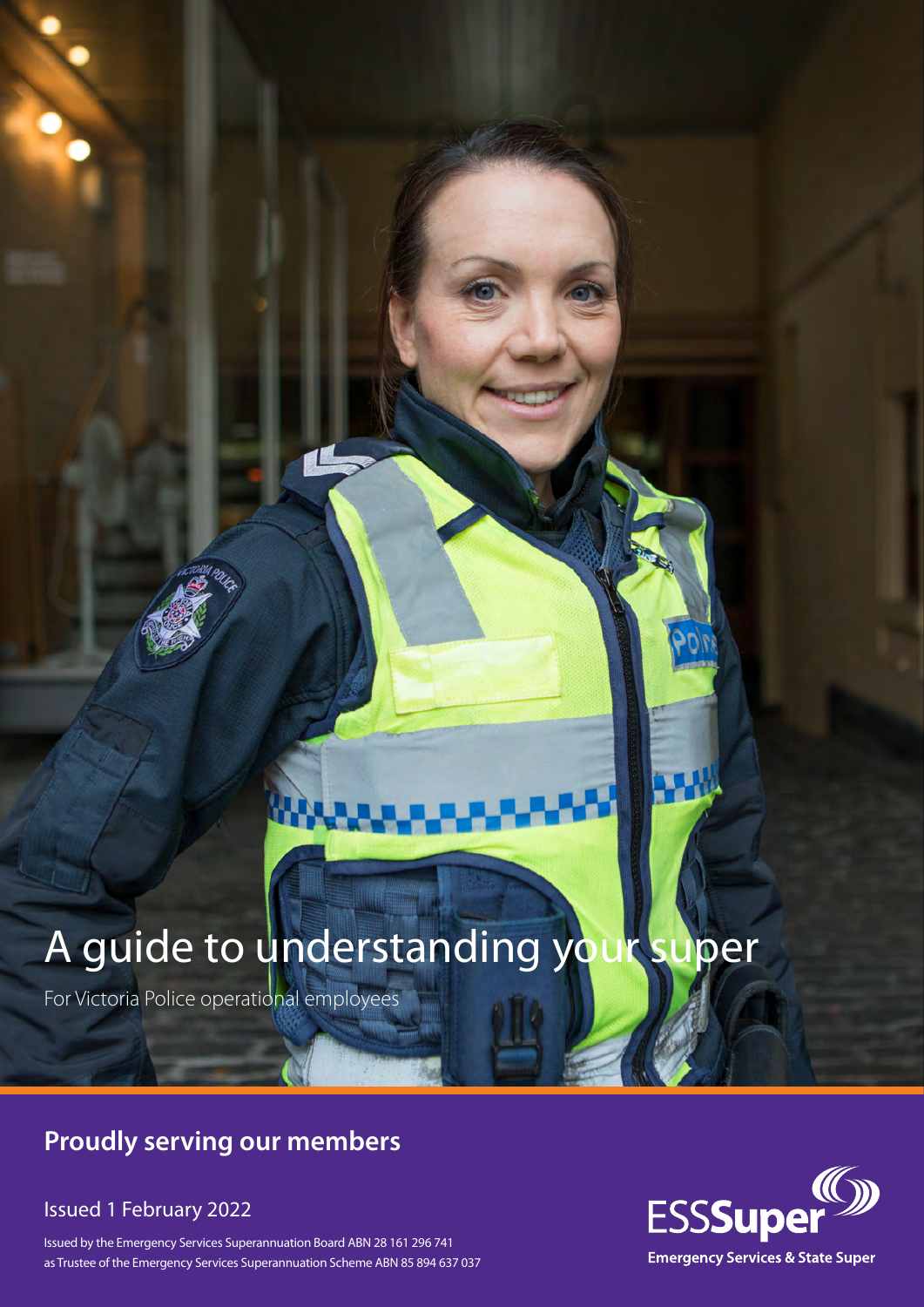### We're one of Australia's largest super funds with more than 128,000 members and over \$35 billion in assets as at 1 July 2021. We provide pre and post retirement solutions to Victorian emergency services and state government employees.

"We're proud to be the dedicated, not-for-profit super fund serving people like you; people who serve to help our community."

### Important notice

This document is issued by Emergency Services Superannuation Board ABN 28 161 296 741 the Trustee of the Emergency Services Superannuation Scheme ABN 85 894 637 037 (ESSSuper). The information contained in this document is of a general nature only. It should not be considered as a substitute for reading ESSSuper's Product Disclosure Statement (PDS) that contains detailed information about ESSSuper products, services and features. Before making a decision about an ESSSuper product, you should consider the appropriateness of the product to your personal objectives, financial situation and needs. It may also be beneficial to seek professional advice from a licensed financial planner or adviser. An ESSSuper PDS is available at esssuper.com.au or by calling 1300 650 161.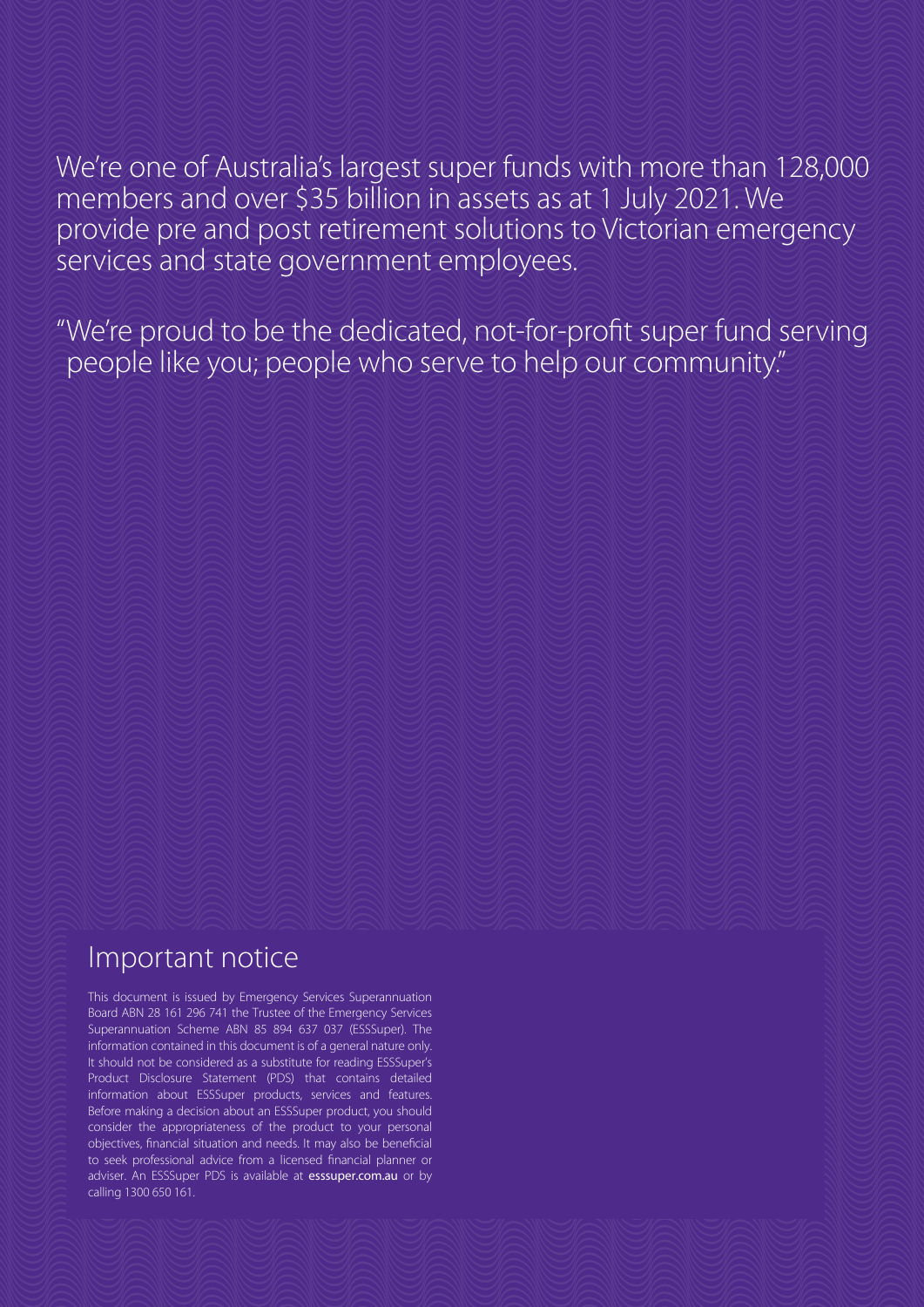# About ESSSuper

We're one of Australia's largest super funds with over 128,000 members and over \$35 billion in funds under management. We have expanded our service offering to include fee-for-service (commission free) financial advice provided by a licensed financial planning organisation\*. We have a range of products that can be used now, throughout your career and in retirement, including insurance options tailored for operational employees.

# Keeping it simple

This simple super guide outlines your options available with ESSSuper throughout your career and in retirement.

So, enjoy reading our simple super guide and take the steps toward a brighter financial future.

# How to contact ESSSuper

Our Member Service Centre can assist you with all enquiries regarding your benefit. If you want to discuss any aspect of your membership, or you want to make an appointment for an individual consultation, you can call us between 8.30am and 5.00pm Monday to Friday. Making an appointment beforehand will ensure prompt service.

#### **ESSSuper's contact details are:**

| Website        | esssuper.com.au                                         |
|----------------|---------------------------------------------------------|
| <b>Email</b>   | info@esssuper.com.au                                    |
| Telephone      | 1300 650 161                                            |
| Postal address | $GPO$ Box 1974<br>Melbourne Victoria 3001               |
| Street address | Level 16, 140 William Street<br>Melbourne Victoria 3000 |

Our website is an important source of information including the latest news, calculators, details of upcoming webinars and fund information.

The website also provides access to Members Online, a secure online area where you can access and manage your account 24 hours a day, including:

- **•** View benefit estimates and statements
- **O** Find transaction history
- **•** View and change your contribution rate
- **O** Begin an ATO Super Search and consolidate any located funds
- **O** View your Accumulation Plan (if applicable)

Register or login at esssuper.com.au

\* ESSSuper has an arrangement with Link Advice Pty Ltd (Australian Financial Services Licence (AFSL) No. 258145) (Link Advice) under which Link Advice and its authorised representatives may provide you with fee-for-service (commission free) financial product advice. This means you only pay for the time it takes to provide you with the advice or to complete a financial plan. Under this arrangement, Link Advice authorises certain qualified ESSSuper financial advisers to provide financial product advice to ESSSuper members. Although these financial advisers are employed by ESSSuper, the advice will be provided under Link Advice's AFSL and Link Advice is responsible for the financial services advice provided to you. ESSSuper pays Link Advice a fee for this service. However, neither the Board, ESSSuper nor the Victorian Government guarantee or endorse any advice given by Link Advice or its authorised representatives.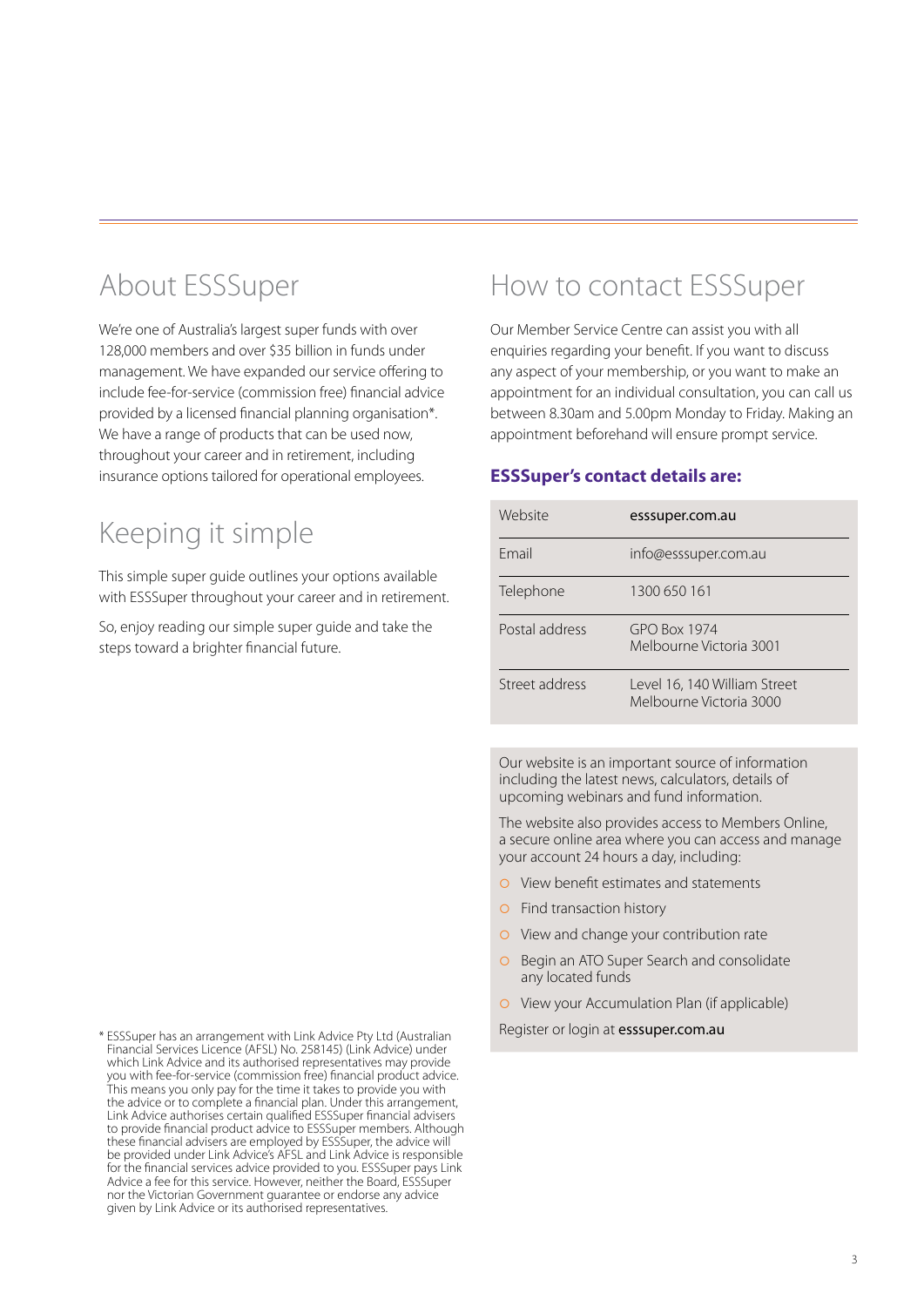# Your super: an overview

Super may not be high on your list of priorities. But at ESSSuper, our aim is to ensure you are armed with all the information you need to understand your super throughout your career.

Follow our five steps to see where your super will take you.

- Employed prior to joining the academy
- $\circ$  You may already have other superannuation accounts with a retail or industry fund.
- **•** You can track down your super including 'lost' super via www.ato.gov.au/superseeker

## 2. Training

- While training at the academy
- $\circ$  You will have an active ESSSuper Accumulation Plan as you undergo training.
- $\circ$  SG (employer contributions) will be paid into the Accumulation Plan during your initial training period prior to being sworn in.
- $\circ$  You are not a member of the ESSSuper ESSS Defined Benefit (DB) Fund until you are sworn in.
- **•** Police Recruits only: Although you are not a member of the ESSS DB Fund while you undergo training, you do receive free operational death and disability benefits during this time.
- $\circ$  You have the option to track down and consolidate<sup>1</sup> any other super accounts at any time, including 'lost' super, through Members Online at esssuper.com.au/login, in the Consolidate super menu.

<sup>&</sup>lt;sup>1</sup> You should check any insurance arrangements that may be forfeited, or any other effects this transfer may have on your benefits, before rolling your money into our fund.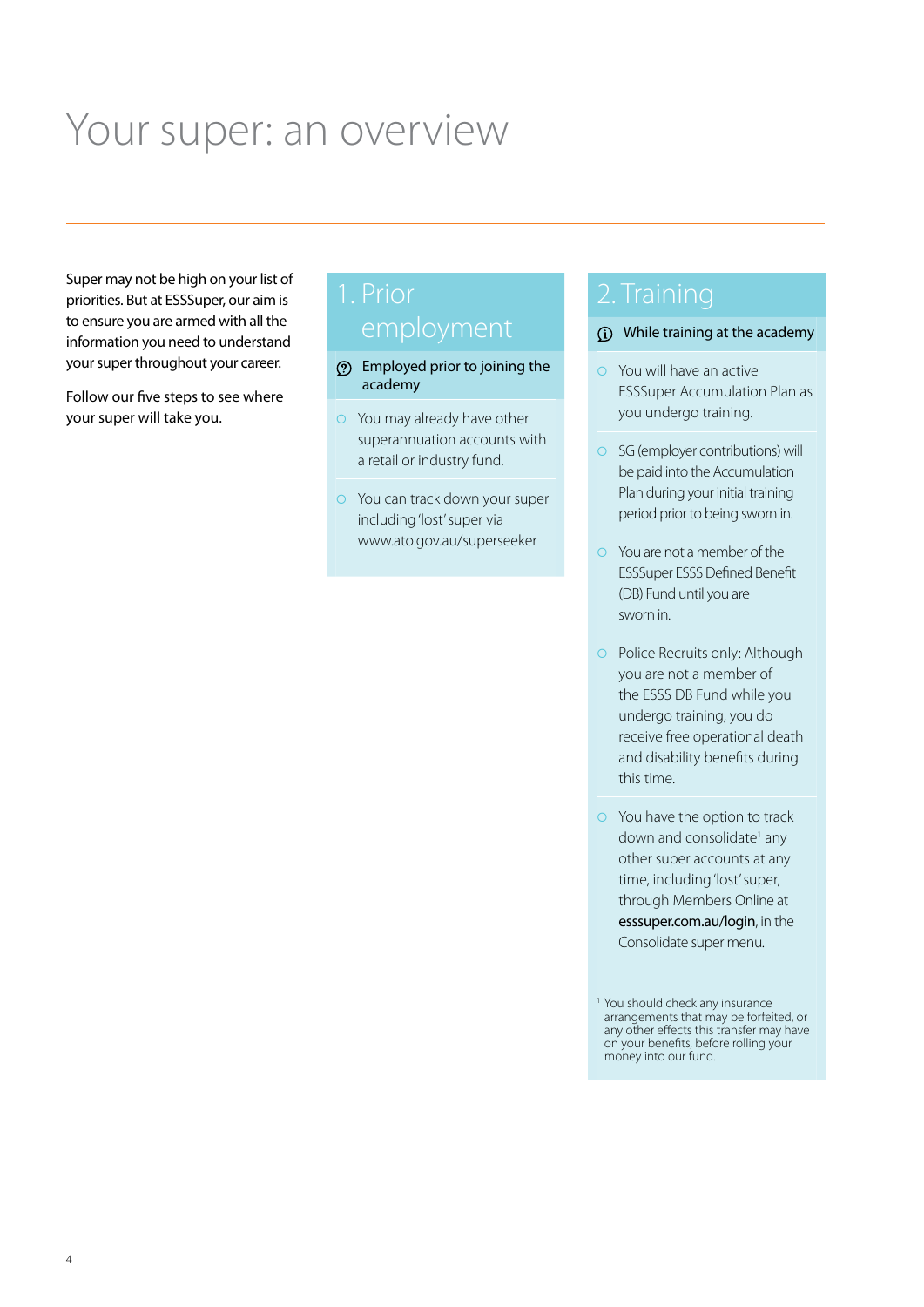# 3. Commence

#### With Victoria Police

- **O** Your ESSSuper ESSS DB Fund membership commences.
- **•** Your operational death and disability benefits cover you at home and work.
- $\circ$  You can attend a webinar or seek assistance from an ESSSuper Member Education Consultant on making the most of your super.
- $\circ$  You can revisit and change your contribution rate via Members Online, to ensure your retirement savings remain on track.
- $\circ$  You can increase your benefits in the DB Fund by increasing your contribution rate. If you are contributing at the maximum rate to your DB fund and want to accumulate even more super, you may be able to make additional contributions to another super account. Monitor your contributions to super as there are government limits on how much you and your employer(s) can contribute. A number of ESSS DB members join the ESSSuper Accumulation Plan to do this. For more information about the ESSSuper Acccumulation Plan, please obtain a copy of the PDS available from our website at esssuper.com.au/pds. You can also use the ESSSuper Accumulation Plan to purchase additional death and disability insurance. Insurance premiums are charged in the Accumulation Plan and will vary based on the level of cover you select.<sup>'</sup>

*^Insurance cover is subject to eligibility criteria and other terms and conditions in the Policy. Please read the Accumulation Plan PDS, available on our website at esssuper.com.au/pds, for more information.*

#### Resign/change careers before retirement age

- **•** You can seek general advice from an ESSSuper Member Education Consultant to understand your entitlements and options.
- $\circ$  If you want to stay with ESSSuper, you can open an ESSSuper Accumulation Plan. The Accumulation Plan can also accept contributions from your new employer.
- **•** Your resignation benefit in the ESSS DB Fund is paid as a lump sum to members who resign or are dismissed from their employment prior to 50 years of age. Benefits paid on resignation are based on your contribution rate, age, period of membership and employment status. Please see the ESSS Defined Benefit Fund PDS available on our website at esssuper.com.au/pds, for more details on how your resignation benefit will be calculated.
- ¡ Your retirement benefit , on or after age 50, in the ESSS DB Fund will be calculated based on the defined benefit formula and you will have the option to transfer your taxed benefit to ESSSuper's Accumulation Plan, Income Stream (subject to eligibility), or another complying super fund. An untaxed option is also available for transfer to ESSSuper's Beneficiary Account.

### 5. Retirement

- Retire from Victoria Police or another employer on or after retirement age
- **•** You can seek general advice from an ESSSuper Member Education Consultant to discuss your retirement options.
- $\circ$  You might also consider getting personal financial advice from our qualified Financial Advisers.\*
- $\circ$  You have access to your benefit based on the defined benefit formula plus any Accumulation Plan balance.
- **•** ESSSuper offers a number of superannuation products exclusively for our members. We offer the ESSSuper Income Streams, Accumulation Plan and Beneficiary Account (subject to eligibility). For information on these products, please obtain the relevant PDS available from our website at esssuper.com.au/pds. We can also transfer/rollover your retirement savings to another complying fund.
- **•** Transition to retirement: ESSS DB members who have reached preservation age are eligible to convert part of their accrued benefit to an ESSSuper Working Income Stream. Members may use a minimum of 20% of their accrued ESSS DB benefit up to a maximum of 50%.
- $\circ$  Enjoy retirement with your hard earned super!

<sup>•</sup> You are able to stay with ESSSuper until retirement and beyond.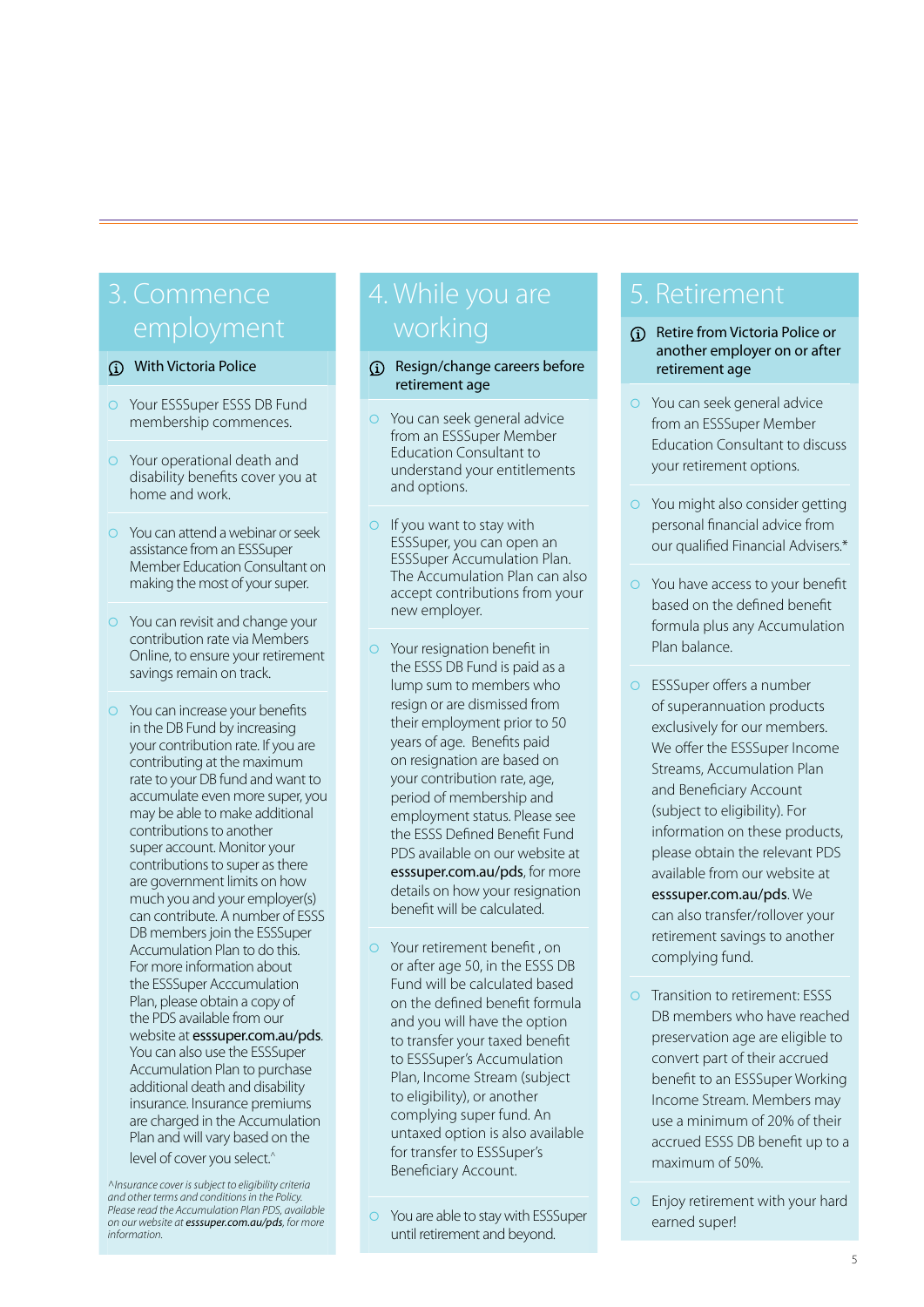# Your super: in detail

ESSSuper's ESSS Defined Benefit (DB) Fund, is specifically designed to suit the unique superannuation needs of Victorian emergency services workers such as you.

Super isn't simple. We certainly don't pretend that it is. What is certain is that we all need it. You've joined one of the most exclusive defined benefit funds in Australia, so we'll endeavour to make understanding your super simple for you.

#### **What is a defined benefit fund?**

Rather than your employer paying the standard superannuation guarantee (SG) contributions that are subject to investment market performance, you are entitled to a defined benefit where you are guaranteed a specified amount in the event of resignation\*, retrenchment, retirement, disability, ill health or death. This specified amount is based on a fixed formula that includes your Final Average Salary and your accrued Benefit Multiple. Final Average Salary is the average of your salary in the last two years of service. Your Benefit Multiple is determined by the contribution rate you pay into your ESSS DB Fund, the length of time you have been a member and whether you work full time or part time.

\* Benefits paid on resignation are based on your contribution rate, age, period of membership and employment status as explained under 'Resignation (or dismissal) benefit' on page 15 of the PDS.

In most cases, the maximum taxed Benefit Multiple on retirement (including retirement due to disability), resignation or retrenchment will be 7.5 times your Final Average Salary. Your maximum Benefit Multiple can be reached by working full time and contributing your maximum contribution rate (see table opposite) for 30 years.

Because of these fixed formulas, defined benefit funds are also protected from investment market fluctuations, making them a stable option in volatile investment markets.

The ESSS DB Fund is one of only a few defined benefit funds that is still 'open' to new employees in Victoria. So your membership really is exclusive. However, exactly how effective it is for you is dependent on how you use it now and in the future.

Note: You become a member of the DB Fund only after you have completed your training and are a sworn Victoria Police employee As you undergo your training, you are a member of the Accumulation Plan – full details of the Accumulation Plan are outlined in the Accumulation Plan Product Disclosure Statement available on our website at esssuper.com.au/pds

#### **Choosing your contribution rate**

It is not compulsory to contribute to your super. However, it pays to understand the relationship between the amount you contribute into your ESSS DB Fund and the size of the benefit you will receive.

Your Benefit Multiple, which is part of the formula used to calculate your benefit, accrues according to your contribution rate(s) during your period of membership. This essentially means that the more money you contribute, the greater your benefits will be.

The following table shows the rates you can choose from if you wish to contribute to your ESSS DB Fund:

#### Prescribed contribution rates

| Contribution rate (after tax)                             | 30% 50% 60%    | 70% |
|-----------------------------------------------------------|----------------|-----|
| Equivalent contribution rate <sup>2</sup><br>(before tax) | 3.6% 5.9% 7.1% | 83% |

You can choose to contribute from your before tax salary (salary sacrifice) or after tax salary. By contributing from your before tax salary, your contributions are deducted from your salary before tax is applied, reducing your taxable income. To determine if salary sacrifice is a suitable option for you, check out our salary sacrifice calculator at esssuper.com.au/calculators

The equivalent rates ensure that the benefit accrual rate is the same whether you choose to pay from your before or after tax salary. If you choose not to contribute for a period of time, or contribute less than the maximum rate, there are special catch-up rates available to enable you to increase the rate at which your benefit accrues. Full details of this option are outlined in the *ESSS Defined Benefit Fund PDS* available on our website at esssuper.com.au/pds

You have the option of changing your preferred contribution rate once per calendar year. So, if you initially decide to not contribute, in any future year of service, you can change your rate online by logging into your Members Online account at esssuper.com.au/login and navigating to the Contributions / Change contribution rate menu.

2 Equivalent contribution rate is the after tax rate increased to allow for the 15% contributions tax so that an equivalent net amount is contributed to your super.

#### **Contributing whilst on parental leave**

Effective 23 October 2019, members on unpaid parental leave will be able to elect their notional contribution rate whilst on leave in the first 12 months.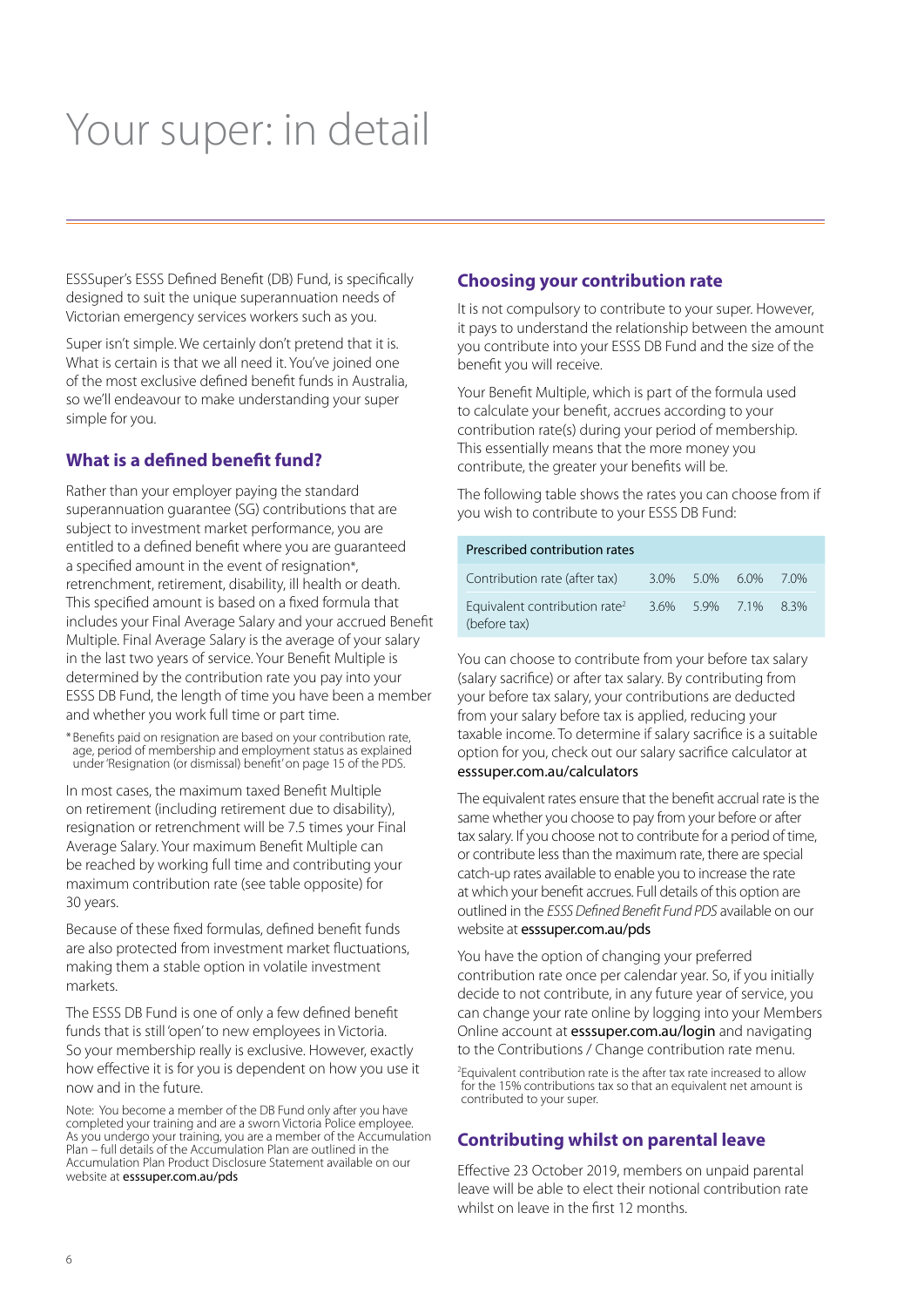You will accrue contribution arrears during this period of leave - this will need to be paid on your return to work. A repayment plan can be arranged on your return to work.

### Can I pay more into my ESSS DB Fund?

The simple answer is no. Your ESSS DB Fund accepts prescribed amounts up to a maximum contribution rate and catch up rates (where eligible) only, as outlined in the contribution rate table on page 6. ESSSuper's Accumulation Plan accepts all types of additional contributions including personal contributions, transfers or rollovers from other super funds and superannuation guarantee contributions from other employers.

#### Contribution limits (caps)

The Federal Government sets limits (called contribution caps) on the amount of contributions made to all of your super accounts in a financial year. Any contributions above these contribution caps are subject to extra tax.

For more information about contribution caps refer to www.ato.gov.au or call us on 1300 650 161.

#### **On reaching your maximum benefit multiple**

If you reach your maximum benefit multiple, ESSSuper will advise you and your pay office in writing and your contributions will cease. Your benefit will continue to grow in line with any increases in your superable salary.

Effective 1 July 2019, members who have reached the maximum multiple will be eligible to receive additional contributions from their employer to be paid into the ESSSuper Accumulation Plan. For 2021/22 these contributions will be paid at a rate of 6% of the member's salary and will increase to 12% by 1 July 2026. These are reportable concessional contributions which count towards your concessional contributions cap.

## Do you have super with another fund?

Have you worked in at least one other job before making your decision to join Victoria Police? If so, you should have at least one super account elsewhere. It's even possible to have multiple super accounts, which could mean you are paying unnecessary fees.

Also, if you have moved home and have not updated your details with each super fund, you may have been classified as a 'lost' member. If you provide your consent to ESSSuper, we can search the Australian Taxation Office (ATO) on your behalf for other superannuation accounts. Simply log into your Members Online account at essuper.com.au/login and navigate to the Consolidate super menu.

At this point, you may choose to consolidate<sup>3</sup> any super you might have from other super funds. ESSSuper's Accumulation Plan is a product we provide to allow DB members to accumulate additional super. The ESSSuper Accumulation Plan can accept rollovers from other superannuation funds. The benefits of keeping all your super in one fund include:

- **o** you only pay one set of fees
- **O** it is easier to manage and keep track of your super, and
- ¡ you will reduce the number of statements and paperwork you receive.

### An account you can keep for life

As an ESSSuper member, you can use an Accumulation Plan wherever life may take you both during and after working with Victoria Police. This means you may never need another super fund. So, before life with Victoria Police gets too hectic, it's a great time to consolidate all your other super account balances into one account.

#### Consolidate your super today!

It's very easy to do, simply:

- 1. Log into your Members Online account at esssuper.com.au/login
- 2. Navigate to the Consolidate super menu
- 3. Provide consent for an ATO super search
- 4. Select which funds to consolidate.

We'll take care of the rest and arrange for your super to be transferred into your new Accumulation Plan on your behalf.

ESSSuper can even arrange to take over any insurance cover you may have.<sup>4</sup>

For more information about opening an ESSSuper Accumulation Plan account, please refer to the *Accumulation Plan PDS* or visit our website at esssuper.com.au

- 3 Cancellation of your account may affect any insurance cover or other benefits you have with that fund.
- 4 Transferring your insurance to ESSSuper may result in an increase or decrease in premiums.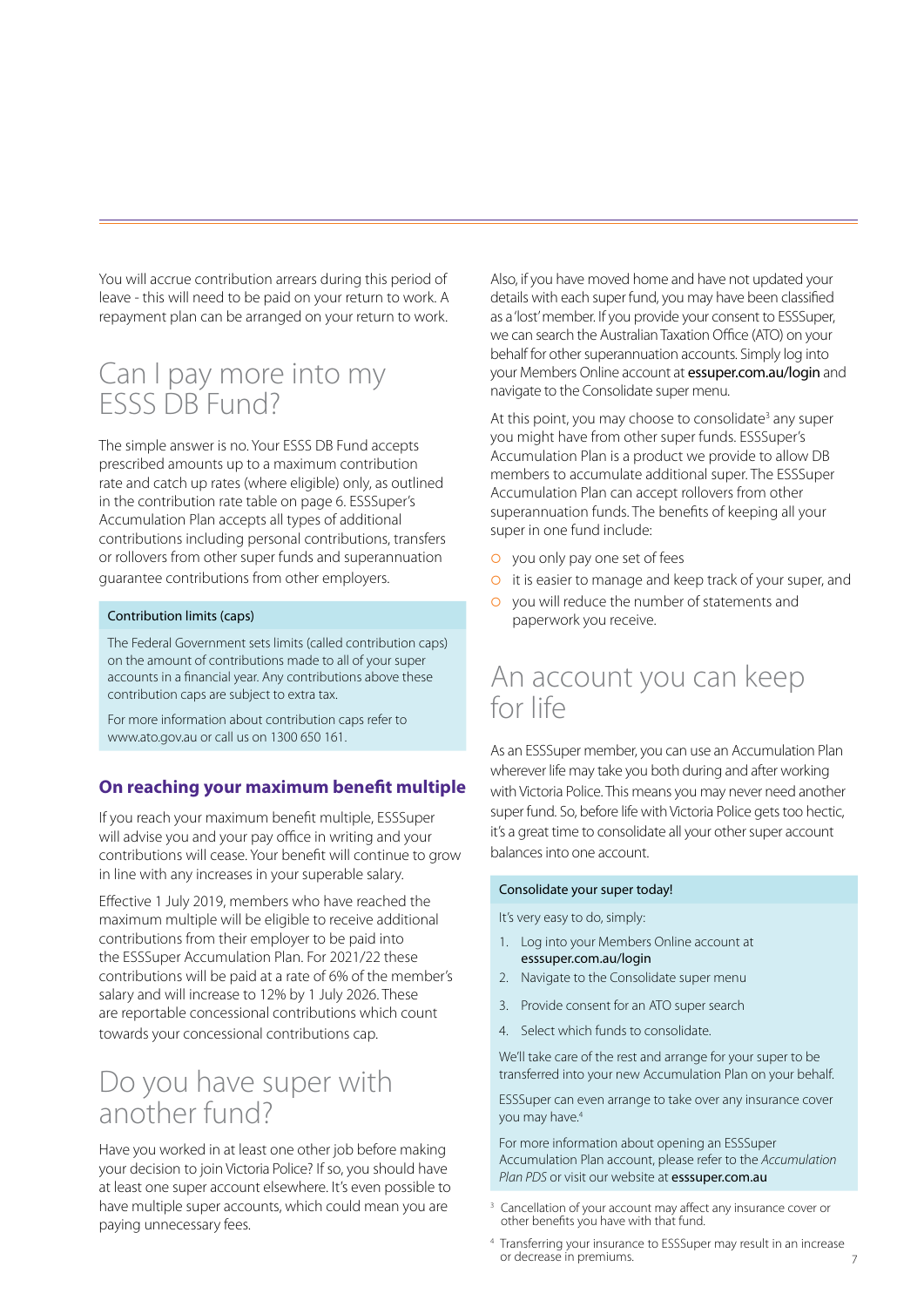# Major injury? We've got your back!

Your role in helping the community is vital; you should, however, also protect yourself and your loved ones in the event of a major injury, illness or death. Your ESSS DB Fund includes death and disability benefits at no additional cost to you. This is a formula based cover that projects your service to age 55.

To help you keep track of your death and disability benefits payable, we include these details on your Annual Benefit Statement each year.

# Insurance considerations

In assessing your death and disability cover, you may wish to consider:

¡ Do you need additional insurance?

Think about how much you would need to live on if you were off work for a long period due to an illness, or how much your family would need in the event of your death. You may find that the death and disability benefits provided in your ESSS DB Fund are not enough to suit your needs.

 $\circ$  Are you joining Victoria Police later in life? You may find that your death and disability cover is less than those who are younger, as the projected service to age 55 will be less.

If any of the above are relevant to you, you may wish to consider purchasing additional insurance. The Accumulation Plan offers a range of insurance options, including Death and Total and Permanent Disablement as well as Income Protection, to suit your needs.<sup>5</sup>

And, the best news is, with both the ESSS DB Fund and Accumulation Plan insurance options<sup>6</sup> you are covered 24/7 for injury, illness or death, anywhere, any time – not just when you are at work. Take a look at our insurance premium calculator at esssuper.com.au/calculators to help work out how much cover you need.

### **It's in the detail**

There are of course many more details on how your insurance options work. More information on the ESSS DB Fund death and disability cover is available in the *ESSS Defined Benefit Fund PDS*. Similarly, more information on the Accumulation Plan insurance options is available in the *Accumulation Plan PDS*. Both documents can be found on our website at esssuper.com.au/pds or by calling us on 1300 650 161.

#### **Claiming your insurance benefit**

If you are ever in a situation where you are considering applying for a disability benefit, download and read the *Claiming a Disability Benefit* brochure from our website at esssuper.com.au/publications which outlines the requirements for claiming a disability benefit from the ESSS DB Fund. Depending on medical evidence, the Board may approve you for a temporary, permanent or ill health disability benefit.

- <sup>5</sup> Subject to underwriting and acceptance limitations as provided by the Fund's Insurer.
- 6 Transferring your insurance to ESSSuper may result in an increase or decrease in premiums.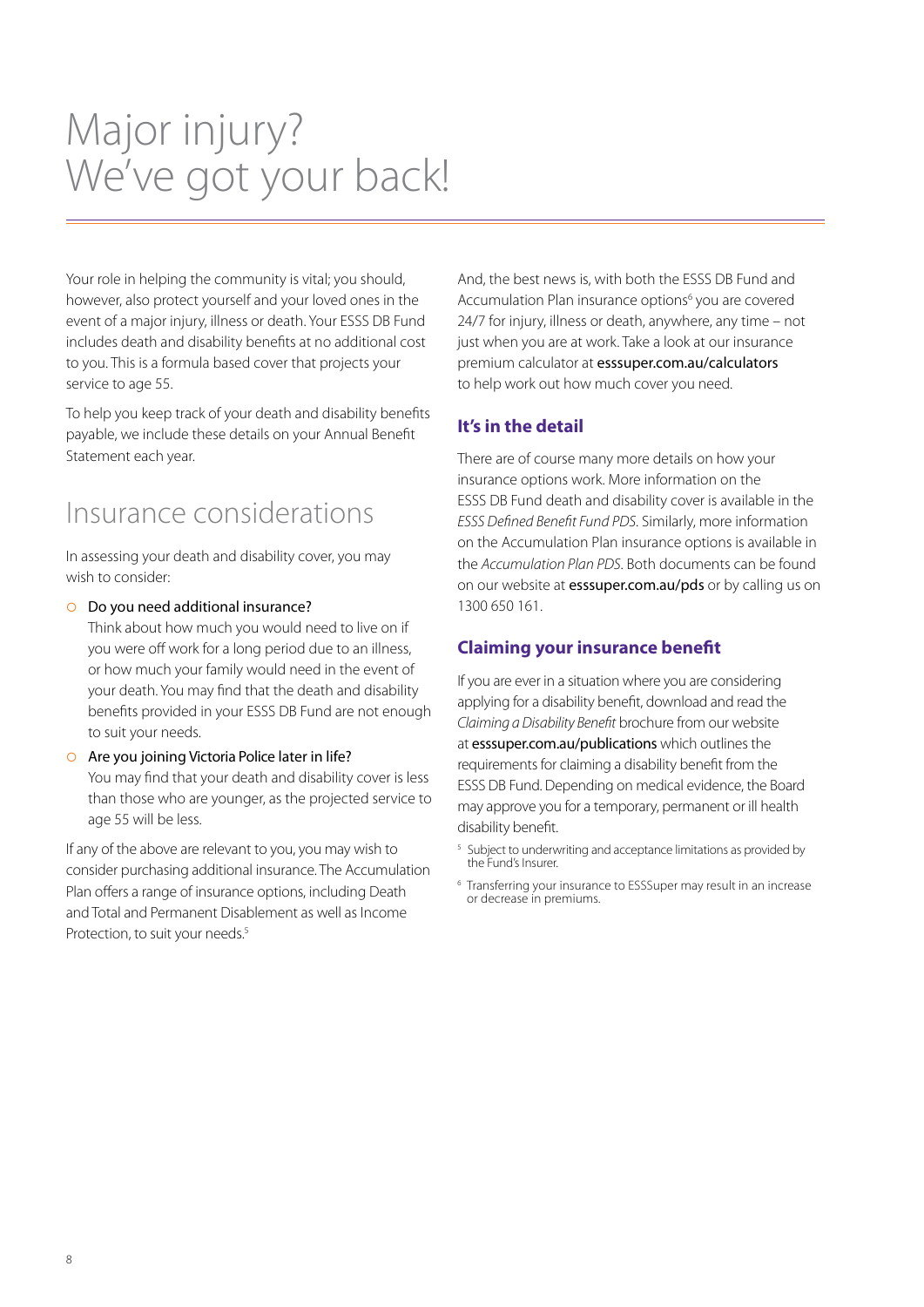#### Contribution level linked to death and disability benefit

| It is important to understand that the amount you contribute<br>to the ESSS DB Fund has an effect on your death and disability<br>benefit. Not contributing to the fund may reduce any potential<br>death and disability benefit you may be entitled to. The<br>following example shows the difference to your death benefits<br>by contributing at various rates. |  |  |
|--------------------------------------------------------------------------------------------------------------------------------------------------------------------------------------------------------------------------------------------------------------------------------------------------------------------------------------------------------------------|--|--|
| Contribution rate 7% (Benefit multiple of 28%)                                                                                                                                                                                                                                                                                                                     |  |  |
| Joins at 25 but dies at 45                                                                                                                                                                                                                                                                                                                                         |  |  |
| $= 560\%$ or 5.60 x FAS<br>20 years x 28%                                                                                                                                                                                                                                                                                                                          |  |  |
| Plus projected benefit multiple to age 55                                                                                                                                                                                                                                                                                                                          |  |  |
| 10 years x 28%<br>$= 280\%$ or 2.80 x FAS                                                                                                                                                                                                                                                                                                                          |  |  |
| $8.40 \times FAS$                                                                                                                                                                                                                                                                                                                                                  |  |  |
| <b>Maximum</b> benefit of 8.40 x Final Average Salary payable to<br>dependants or nominees                                                                                                                                                                                                                                                                         |  |  |
| Contribution rate 0% (Benefit multiple of 10%)                                                                                                                                                                                                                                                                                                                     |  |  |
| Joins at 25 but dies at 45                                                                                                                                                                                                                                                                                                                                         |  |  |
| $= 200\%$ or $2.00 \times FAS$<br>20 years x 10%                                                                                                                                                                                                                                                                                                                   |  |  |
| Plus projected benefit multiple to age 55                                                                                                                                                                                                                                                                                                                          |  |  |
| 10 years x 40%*<br>$= 400\%$ or $4.00 \times FAS$                                                                                                                                                                                                                                                                                                                  |  |  |
| $600 \times FAS$                                                                                                                                                                                                                                                                                                                                                   |  |  |
| *An accrual rate of 40% has been used to calculate a                                                                                                                                                                                                                                                                                                               |  |  |

prospective benefit from 1 July 2019. This is applicable where members have not contributed at the highest rate of 7% over the life of their membership.

Reduced benefit of 6.00 x Final Average Salary payable to dependants or nominees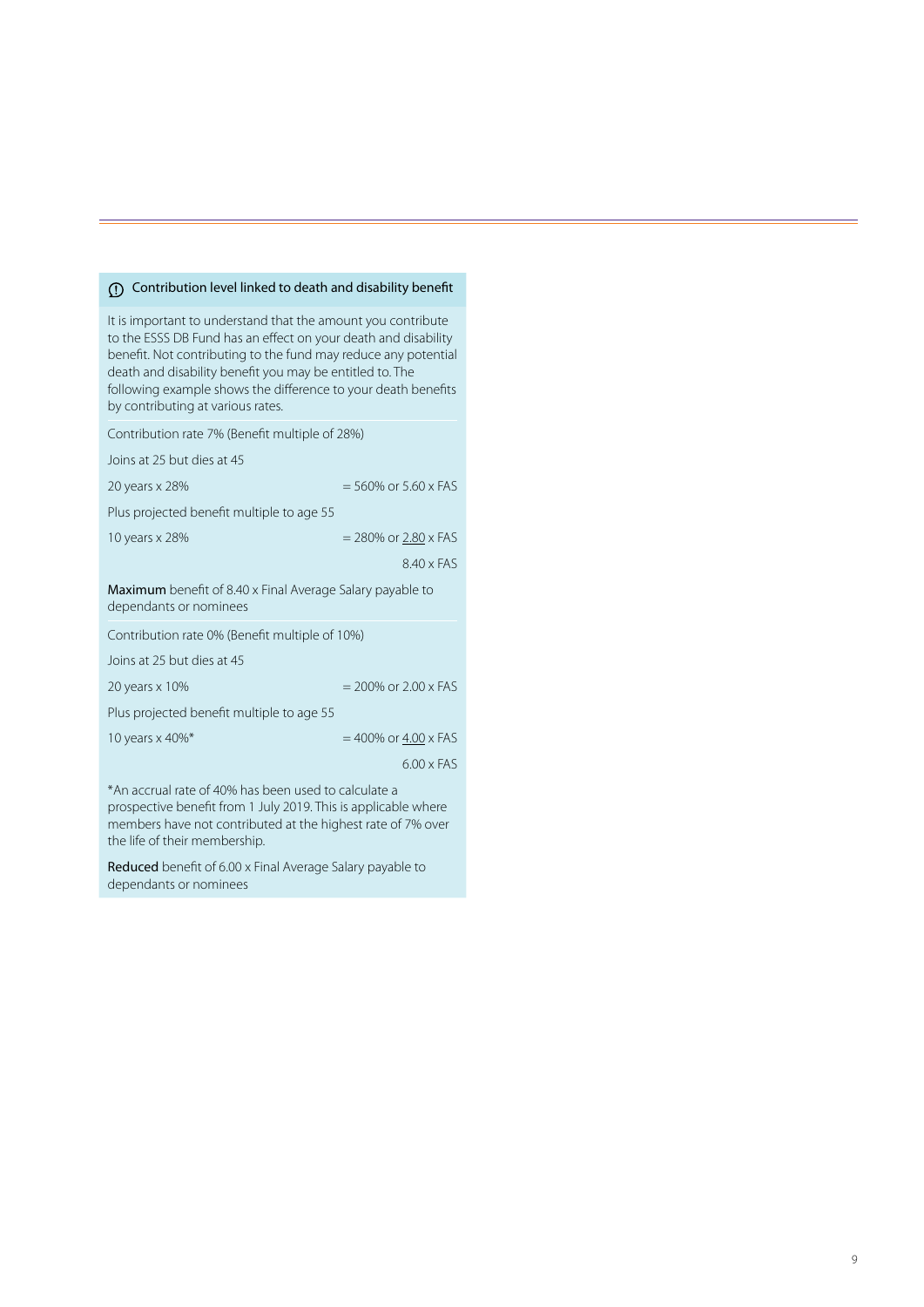# We'll help you now and in the future

There are many things to consider both today and when you are winding down for retirement: Will I have enough super? How can I boost my super? What can I do to ensure I make the most of what I have? Is there anything else I can do now to prepare me for later?

#### **Sound confusing? It doesn't need to be**

At ESSSuper, we know you work hard for your money, so we aim to make your super work hard for you. But it's not just about looking after your super. It's about helping you understand your super by offering a range of quality education and advice services. If you have any questions about your ESSS DB Fund or about opening an Accumulation Plan, we're here to help.

#### ¡ Dedicated Member Service Centre

Our Member Service Centre is available by calling 1300 650 161 between 8:30am and 5:00pm Monday to Friday. Our Consultants can assist you with your super, make appointments to see a Member Education Consultant and book you into any of our super education webinars.

#### $\circ$  General advice appointments

Our Member Education Consultants offer individual consultations at our office or your workplace. They can help explain your options, provide you with benefit estimates, assist with any ESSSuper forms, and refer you to a Member Education Adviser or Financial Adviser if required.

#### $\circ$  Financial advice services

ESSSuper has an arrangement with Link Advice Pty Ltd (AFSL No. 258145) to provide ESSSuper members with fee-for-service (commission free) financial product advice. This means you only pay for the time it takes to provide you with the advice or to complete a financial plan. A qualified financial adviser can provide financial advice specific to your personal needs, goals and financial situation. Personal financial advice is available on single super topics such as choosing an investment option or retirement adequacy. For more detailed advice comprehensive financial plans are also available.\*

#### ¡ Online access to your super 24/7

Through our Members Online service, your super account details are available whenever you need them. You can securely check your current account balance, transaction history and read important messages and past statements. Members Online gives you the power to update your details, change your contribution rate, nominate a beneficiary, and more. You also get access to AssistMe, which can provide you with an estimated retirement balance and how long it may last. AssistMe also contains articles to help you better understand your super. Log in or register at esssuper.com.au/members-online

#### $\circ$  Super education webinars

Our webinars have been designed to help you understand your super during various stages of your life. Details of upcoming webinars are displayed on our website. Bookings are essential as places are limited.

With so many things to consider, it's good to know your super will always be in good hands. So don't delay, get a head start and get the most out of your ESSSuper membership today.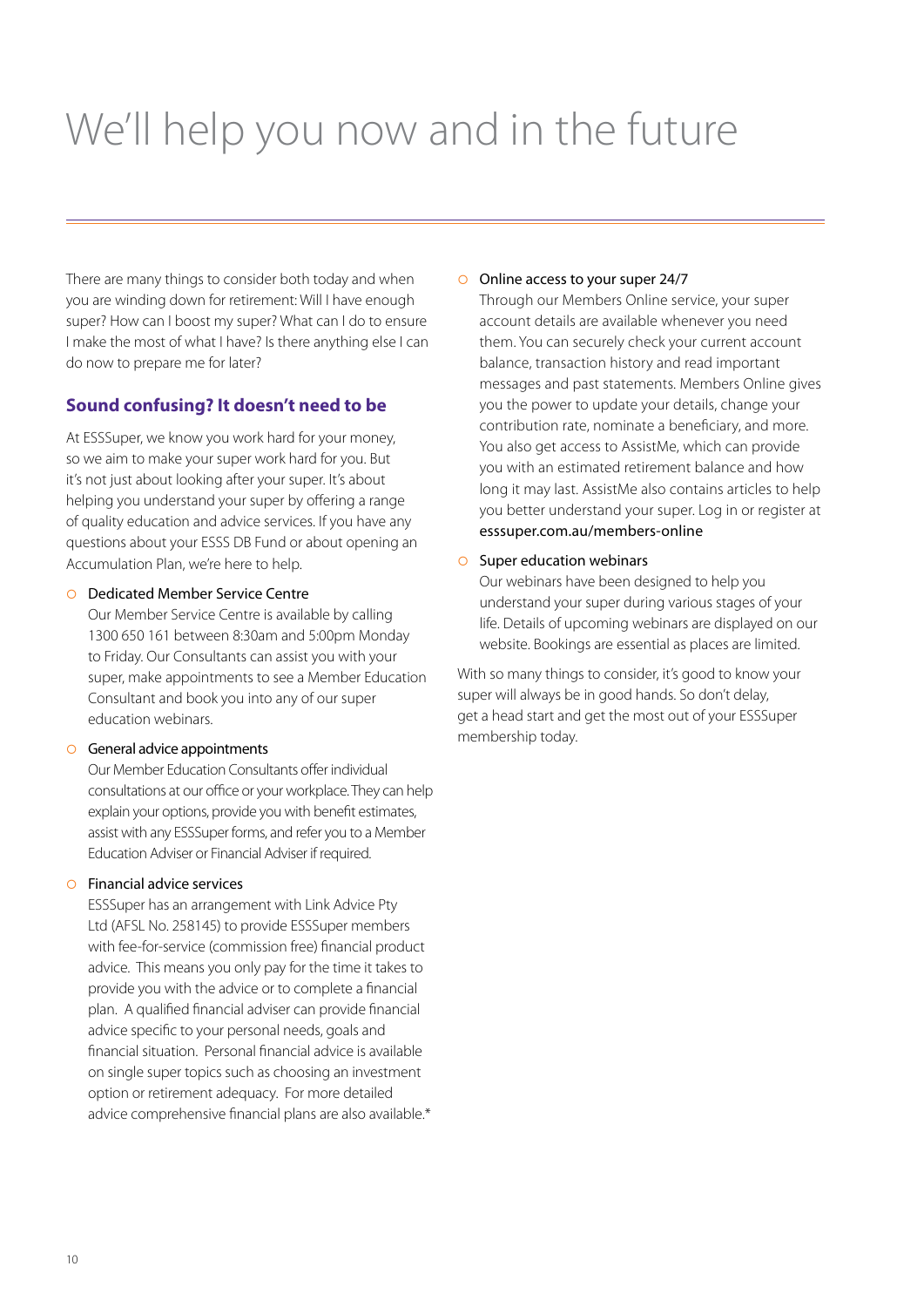# Glossary

| Term                                 | Meaning                                                                                                                                                                                                                                                                                                                                                                                                                                                                                                        |
|--------------------------------------|----------------------------------------------------------------------------------------------------------------------------------------------------------------------------------------------------------------------------------------------------------------------------------------------------------------------------------------------------------------------------------------------------------------------------------------------------------------------------------------------------------------|
| <b>Accrual Rate</b>                  | The rate your Benefit Multiple accrues based on your contribution rate.                                                                                                                                                                                                                                                                                                                                                                                                                                        |
| Benefit Multiple                     | Based on your Accrual Rate, your years of service and service fraction (ie. full time or part time), which<br>are used to calculate your final benefit in the ESSS DB Fund.                                                                                                                                                                                                                                                                                                                                    |
| Commission free                      | No commissions are payable to financial advisers (upfront or ongoing), or ESSSuper.                                                                                                                                                                                                                                                                                                                                                                                                                            |
| Contributions                        | A payment to your super including employer SG contributions, before tax (salary sacrifice) and after<br>tax contributions.                                                                                                                                                                                                                                                                                                                                                                                     |
| Defined benefit                      | A type of super benefit. As opposed to an accumulation style account, a defined benefit is a benefit<br>based on a formula that takes into consideration a number of factors to determine your final benefit<br>such as years of service, contributions paid and final average salary. The ESSS DB Fund is a defined<br>benefit fund.                                                                                                                                                                          |
| <b>ESSS Defined Benefit Fund</b>     | An ESSSuper defined benefit fund that pays benefits to members on retirement, resignation (or dismissal),<br>retrenchment, ill health, death and disability. All benefits (except some disability benefits), are paid as a<br>lump sum based on salary, period of membership, age and contribution rates during membership. 20% to<br>50% of the benefit can be transferred to an ESSSuper income stream on reaching preservation age as<br>a transition to retirement benefit.                                |
|                                      | All benefits are subject to preservation rules.                                                                                                                                                                                                                                                                                                                                                                                                                                                                |
| <b>ESSSuper Accumulation Plan</b>    | An ESSSuper accumulation style benefit or account. The lump sum benefit is equal to the total of<br>all contributions, plus or minus investment earnings on those contributions, less expenses, tax and<br>withdrawals and any death and disability premiums. Benefits may be paid on retirement, resignation<br>(or dismissal), retrenchment, death, disability and terminal illness. All benefits are paid as a lump sum.<br>Benefits can be transferred to an income stream upon reaching preservation age. |
|                                      | Members of the ESSS DB Fund may also make additional voluntary contributions to their<br>Accumulation Plan <sup>7</sup> or apply for additional insurance through this product. For more information<br>about the ESSSuper Accumulation Plan please obtain a copy of the latest PDS from our website. Note<br>that Insurance available through the Accumulation Plan is subject to terms and conditions detailed in<br>the Accumulation Plan PDS and incorporated guides.                                      |
|                                      | All benefits are subject to Federal Government prescribed preservation rules (see preserved benefit below).                                                                                                                                                                                                                                                                                                                                                                                                    |
| Fee-for-service<br>(commission free) | A term used to describe the type of billing used by some financial planning organisations, which<br>means you are only billed at the time of the plan based on the time taken to prepare the plan.                                                                                                                                                                                                                                                                                                             |
| Final Average Salary                 | The average of a member's salary over the final two years of employment.                                                                                                                                                                                                                                                                                                                                                                                                                                       |
| Funds under management               | The total value of the funds managed by ESSSuper at the time of writing, including all defined benefit<br>and accumulation assets.                                                                                                                                                                                                                                                                                                                                                                             |
| Operational employee                 | An operational staff member in accordance with the Emergency Services Superannuation Act 1986,<br>such as a sworn Victoria Police Officer.                                                                                                                                                                                                                                                                                                                                                                     |
| Preserved benefit                    | The portion of a benefit that, according to Federal Government legislation, must be kept in the super<br>system for retirement after your preservation age, unless you satisfy another condition of release.                                                                                                                                                                                                                                                                                                   |
| Retirement age                       | Dependent on your date of birth, and subject to Federal Government prescribed preservation rules.                                                                                                                                                                                                                                                                                                                                                                                                              |
| Rollover                             | The rollover or transfer of a super benefit from one super fund to another super fund.                                                                                                                                                                                                                                                                                                                                                                                                                         |
| Accumulation<br>style benefit        | The lump sum benefit payable from a super fund that is based on a total of all contributions, plus or<br>minus investment earnings on those contributions, less expenses, tax, death and disability insurance<br>premiums and withdrawals.                                                                                                                                                                                                                                                                     |
| Superannuation guarantee (SG)        | Legislation that requires employers to contribute a prescribed contribution to a super fund on<br>your behalf.                                                                                                                                                                                                                                                                                                                                                                                                 |